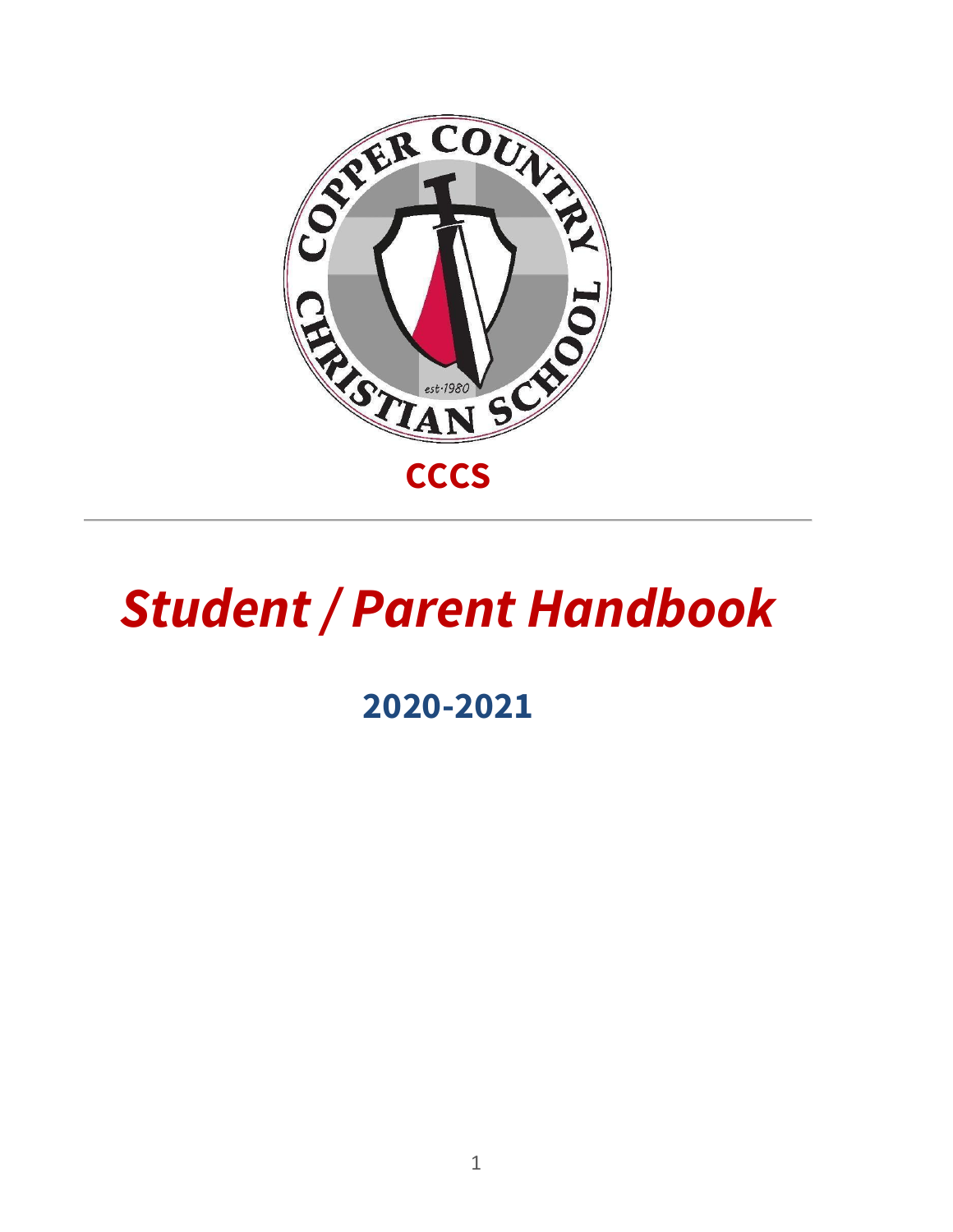| <b>Mission Statement</b>                 |
|------------------------------------------|
| Core Values                              |
| <b>Student Creed</b>                     |
| <b>School Verse</b>                      |
| Statement of Faith EpCode of Conduct     |
|                                          |
|                                          |
| Nondiscriminatory                        |
| Procedures                               |
| Mid-Year Transfer                        |
| Re-enrollment                            |
| Withdrawal & Dismissal                   |
| Tuition                                  |
|                                          |
| Hours                                    |
| <b>School Closings</b>                   |
| Attendance                               |
| <b>Student Drivers</b>                   |
| Drop-off & Pick-up                       |
| <b>Class Preparation</b>                 |
| Lunch                                    |
| <b>Medication Policy</b><br>Social Media |
| Phone Calls/Cell Phones                  |
| <b>Restricted Items</b>                  |
| <b>Academic Procedures </b>              |
|                                          |
| Grades<br>Homework                       |
| Late Work                                |
| Textbooks                                |
| Locker Use                               |
| Graduation                               |
| <b>Senior Trip</b>                       |
| <b>Dress Code</b><br>10                  |
| Philosophy                               |
| <b>Standards</b>                         |
| <b>Violations</b>                        |
|                                          |
| Overview                                 |
| <b>Elementary Discipline</b>             |
| Secondary Discipline                     |
| <b>Disciplinary Actions</b>              |
|                                          |
|                                          |
|                                          |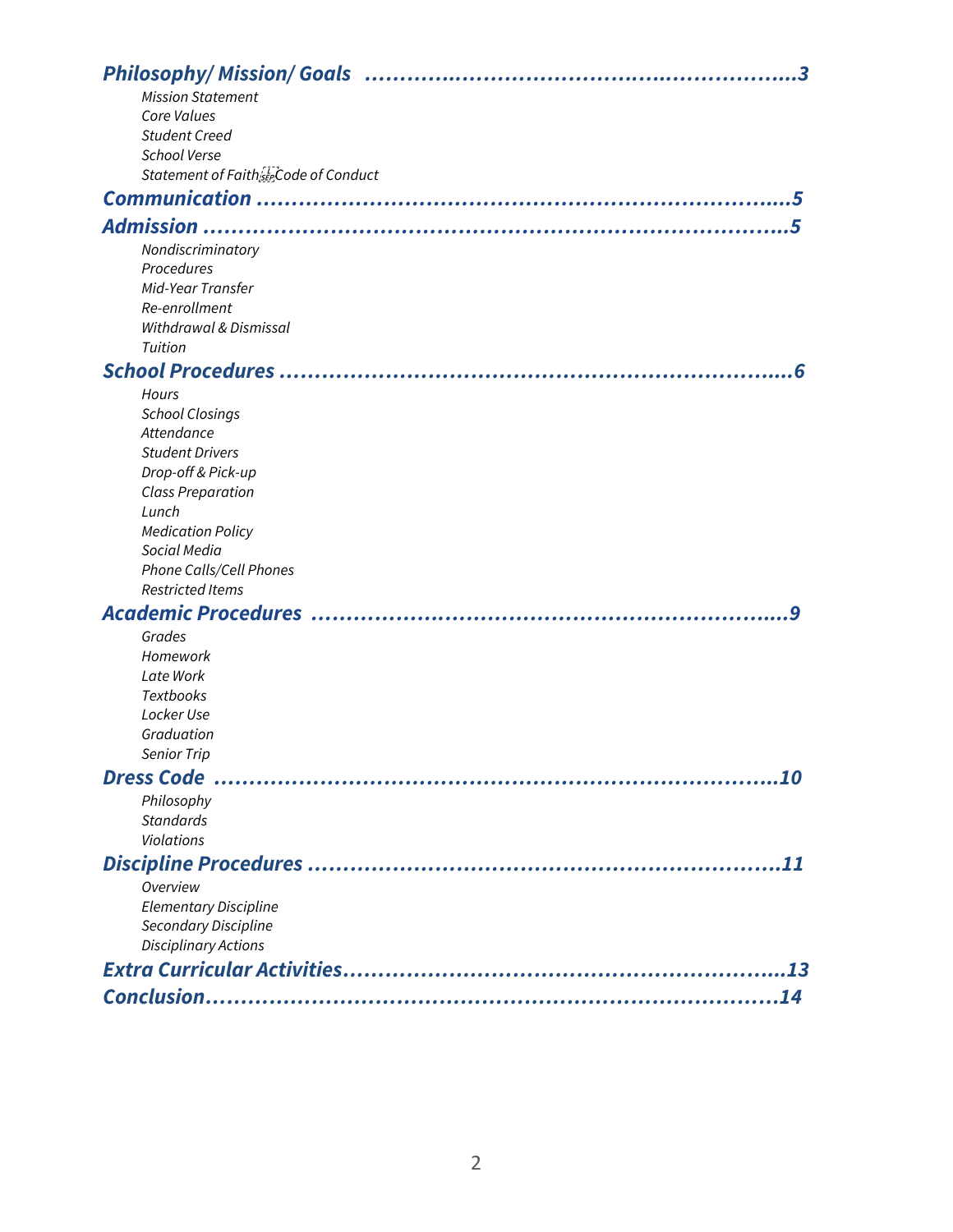# Philosophy / Mission / Goals

Copper Country Christian School (CCCS) exists to instill godly knowledge and values in students, striving to educate not just students' minds, but also their heart, soul, and strengths. CCCS desires that students and alumni are defined, not by our standards, but by God's standard of righteousness and excellence.

This handbook describes the rules and procedures that CCCS will use to accomplish its mission. It does not hold all the policies and procedures but those that are most essential for the school family to understand. On occasion, the school administration may need to define additional rules relating to daily operation and student conduct.

#### **Mission**

CCCS exists to glorify God by working with parents to educate their children's hearts, souls, minds, and strengths so that when students graduate from CCCS, they are prepared to think, live, and lead from a biblical worldview.

## **Core Values**

CCCS is guided by the following core values revealed in the word "ARROWS."

- ➢ **A**TTITUDE—should be positive, uplifting, and gracious; Psalm 17:32
- ➢ **R**ESPECT—for God and His Word, for authority, for others; 1 Pet 2:17
- ➢ **R**ESPONSIBILITY—in work ethic and dealing with others; Col 3:23-24
- ➢ **O**BEDIENCE—in attitudes, words, and actions; 1 Pet 1:14-15
- ➢ **W**ORDS—that honor God and build up others; Eph 4:29
- ➢ **S**ERVICE—in our communities and local churches, as well as in loving others; Gal 5:13

# **Student Creed**

I will build a legacy of excellence by guarding my life with ARROWS. Arrows help me pursue godliness through growing my relationship with Christ, demonstrating respect toward my Godgiven authority, cultivating personal integrity in all that I do, and developing my desires and abilities for God's service.

# **School Verse – Luke 2:52**

"And Jesus increased in wisdom and stature, and in favour with God and man."

#### **Statement of Faith**

Wisdom rests on truth. Here are the biblical truths at the core of the teaching of CCCS. The full doctrinal statement and statement of faith may be obtained from the school office.

A brief summary of the nine articles:

- ➢ The verbal inspiration of the Bible (Old and New Testament)
- ➢ The triune God
- ➢ The deity and humanity of Jesus Christ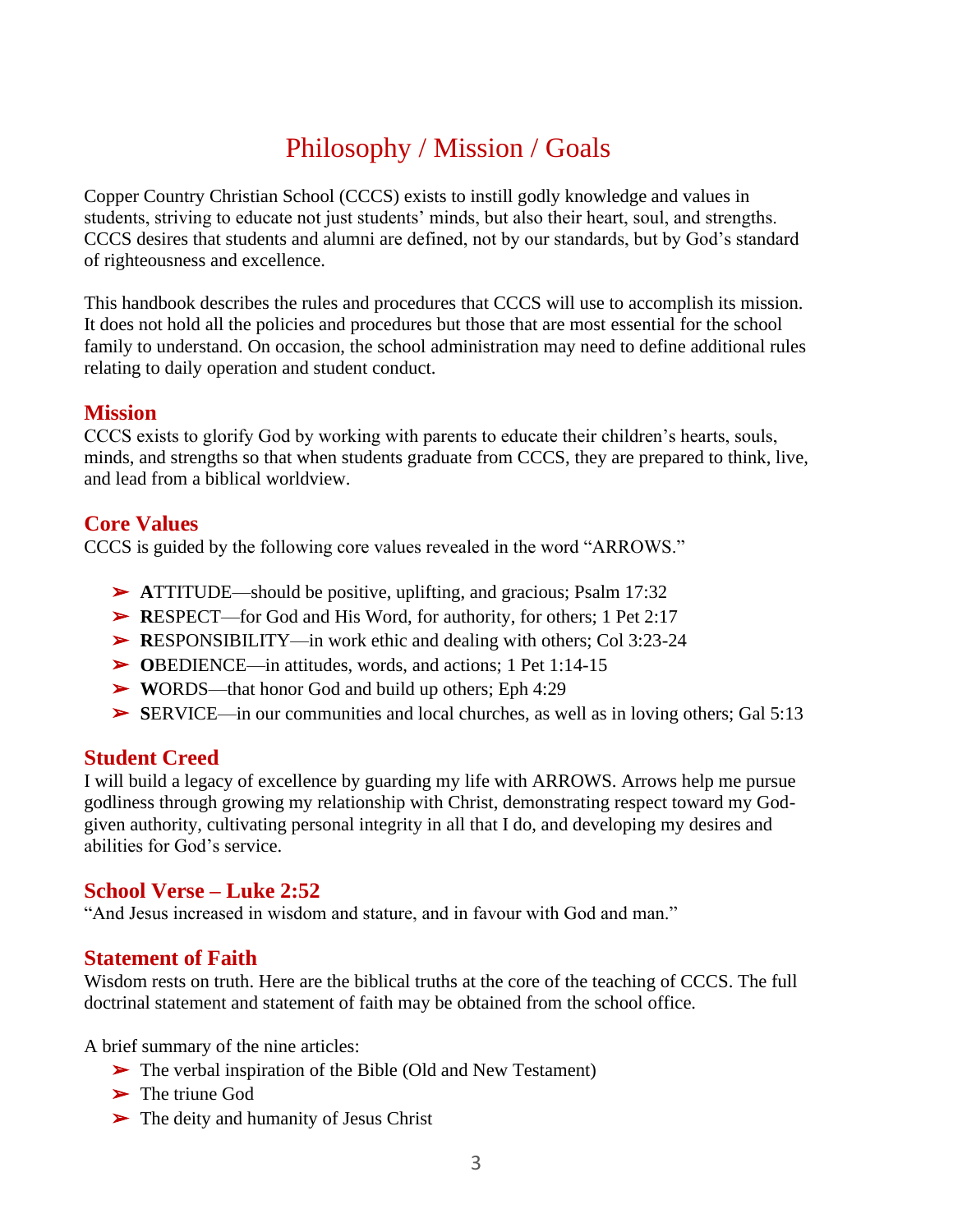- ➢ The sinful nature of man and his salvation by grace through the blood of Christ
- $\triangleright$  The ministry of the Holy Spirit in the believer's life
- $\triangleright$  The gifts God bestows for the perfecting of the saints
- ➢ The resurrection of both the saved and the lost
- ➢ The spiritual unity of those who have accepted Jesus Christ as their personal Savior
- ➢ The Biblical view of marriage and human sexuality

#### **Code of Conduct**

We couldn't claim to teach wisdom if we never taught children how to behave. For this reason, the code of conduct is one of the most important tools available to CCCS. If we did not put the following restrictions on our students, we would be cheating them and their parents, and we could never fulfill our mission.

#### **Respect for Scriptures and Circumstances**

For the wise man, everything begins with the fear of the Lord. The things of God are most important to the man who is truly wise. Wise men and women do not make light of the Scriptures or those who teach them. A wise man does not complain about his circumstances. He accepts them from God and responds appropriately.

#### **Respect for the Truth**

We expect our students to be truthful. Lying or deceitfulness is not tolerated at CCCS.

#### **Respect for Self**

A wise man does not destroy his body. It is God's gift, created in His image. No student may partake of smoking, vaping, alcohol, recreational or unauthorized prescription drugs or chemicals on school property. Failure to comply may result in immediate expulsion. CCCS does not endorse tattoos. Tattoos must always be covered.

#### **Respect for Others**

A wise man respects others because they are made in the image of God. A wise man is a gentleman. He is polite not to merely put on a show but because polite behavior reflects what is most important. Polite behavior is the mark of a leader as well since it leads others to what is most important. We expect CCCS students to behave as ladies and gentlemen. Their conduct toward the opposite gender should be above reproach.

Students will be expected to…

- ➢ Be polite and show respect to their elders and teachers.
- ➢ Comply with requests from authority (be obedient).
- $\triangleright$  Use appropriate language verbally and in writing, neither using foul nor suggestive language.
- $\triangleright$  Be kind to fellow students, refraining from hitting, ridiculing, and bullying of any kind.
- ➢ Respect those around them by not being disruptive in class, chapel, or the hallways.
- ➢ Respect the opposite gender by refraining from any physical contact before, during, or after school, on school property, or at any school function. Be appropriate with the opposite gender by refraining from isolating themselves from adult supervision.

#### **Respect for Property**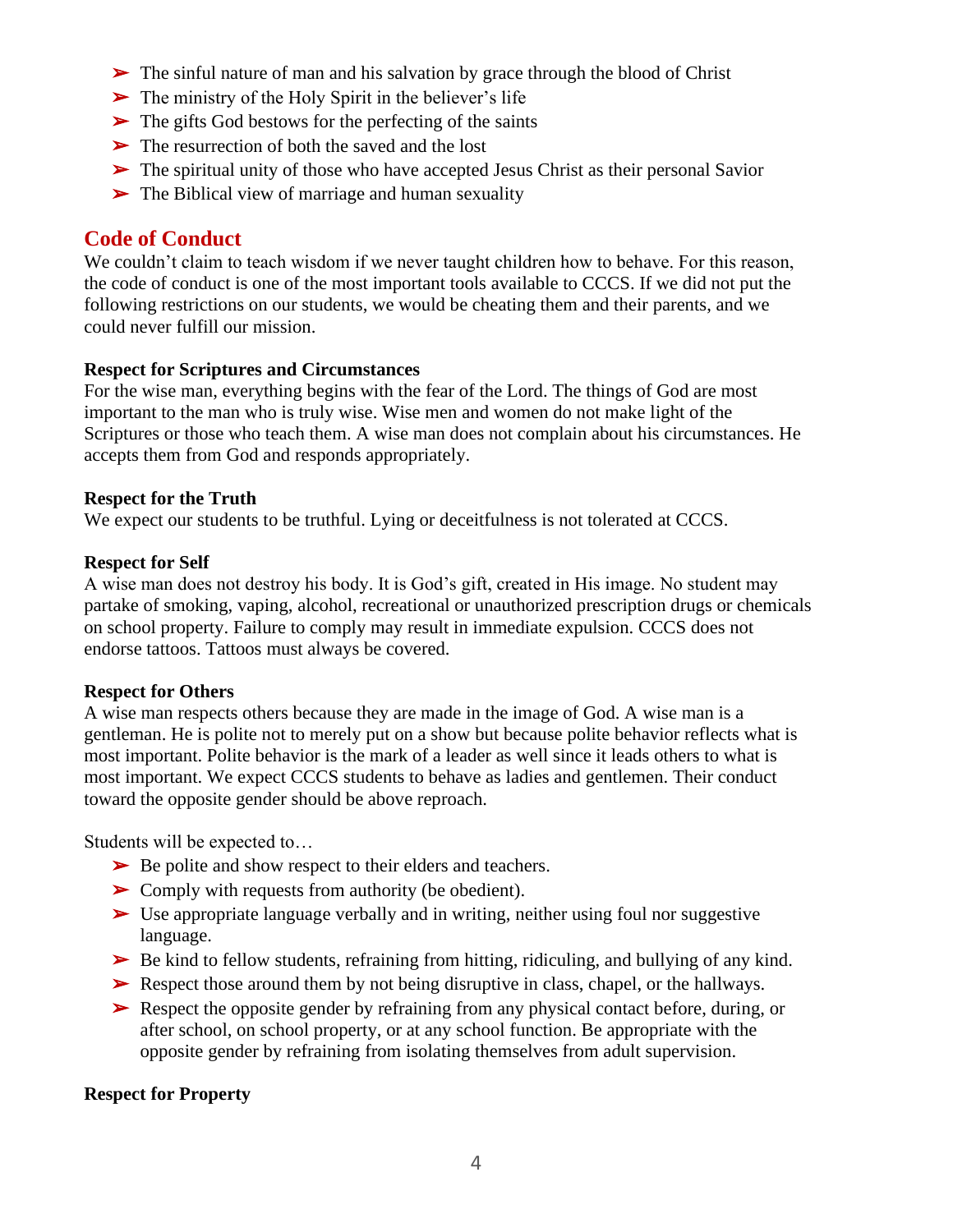Respecting others includes respecting property belonging to others. Students will not deface or harm the building and its contents, including textbooks and class materials. Lockers and textbooks may be inspected periodically, and fines incurred for misuse.

Students will be expected to…

- $\triangleright$  Conduct themselves with self-control with no roughhousing or running in the building.
- $\triangleright$  Respect classroom and faculty/staff belongings, including desks and personal items by not sitting at or touching anything on a teacher's desk.
- $\triangleright$  Respect others' property by not taking anything that doesn't belong to them for any reason.
- $\triangleright$  Complete their own work. Unless directed by a teacher, all assignments/quizzes/tests should be done without assistance. Any cheating or plagiarism will result in no credit for the assignment and possible disciplinary actions.

# **Communication**

Open communication is critical to a smoothly run school. CCCS uses varying methods to best communicate with school families. CCCS communicates through the following:

- $\triangleright$  Email updates from the office informing parents of scheduling changes and necessary reminders.
- $\triangleright$  Gradelink updated weekly with accurate to-date student grades, progress reports, attendance, etc.
- rial Report cards every quarter.
- ▶ Parent-teacher conferences during 1st/3rd quarters. Conferences run from 6:00-8:00 p.m. Appointment times will be available for signing up online one week before conferences.
- $\triangleright$  Appointments with parents as needed.

Please contact teachers directly to coordinate meetings with them. Contact the school office with any suggestions or concerns.

#### **Nondiscriminatory**

# **Admission**

Admission to CCCS is open to any young person who meets the entrance requirements. CCCS admits students of any race, color and ethnic origin to all the rights, privileges, programs and activities generally accorded or made available to students at CCCS. It does not discriminate based on race, color, or national and ethnic origin in the administration of all policies and procedures.

#### **Procedures**

The following is the procedure to apply for enrollment at CCCS:

- $\triangleright$  Read, complete, and return CCCS's enrollment application.
- $\triangleright$  All parents, plus any student entering 4th-12th grades must interview with the school principal and a school board member.
- $\triangleright$  All parents and secondary students are required to read the student handbook before admission to CCCS. A signed covenant is required for admittance.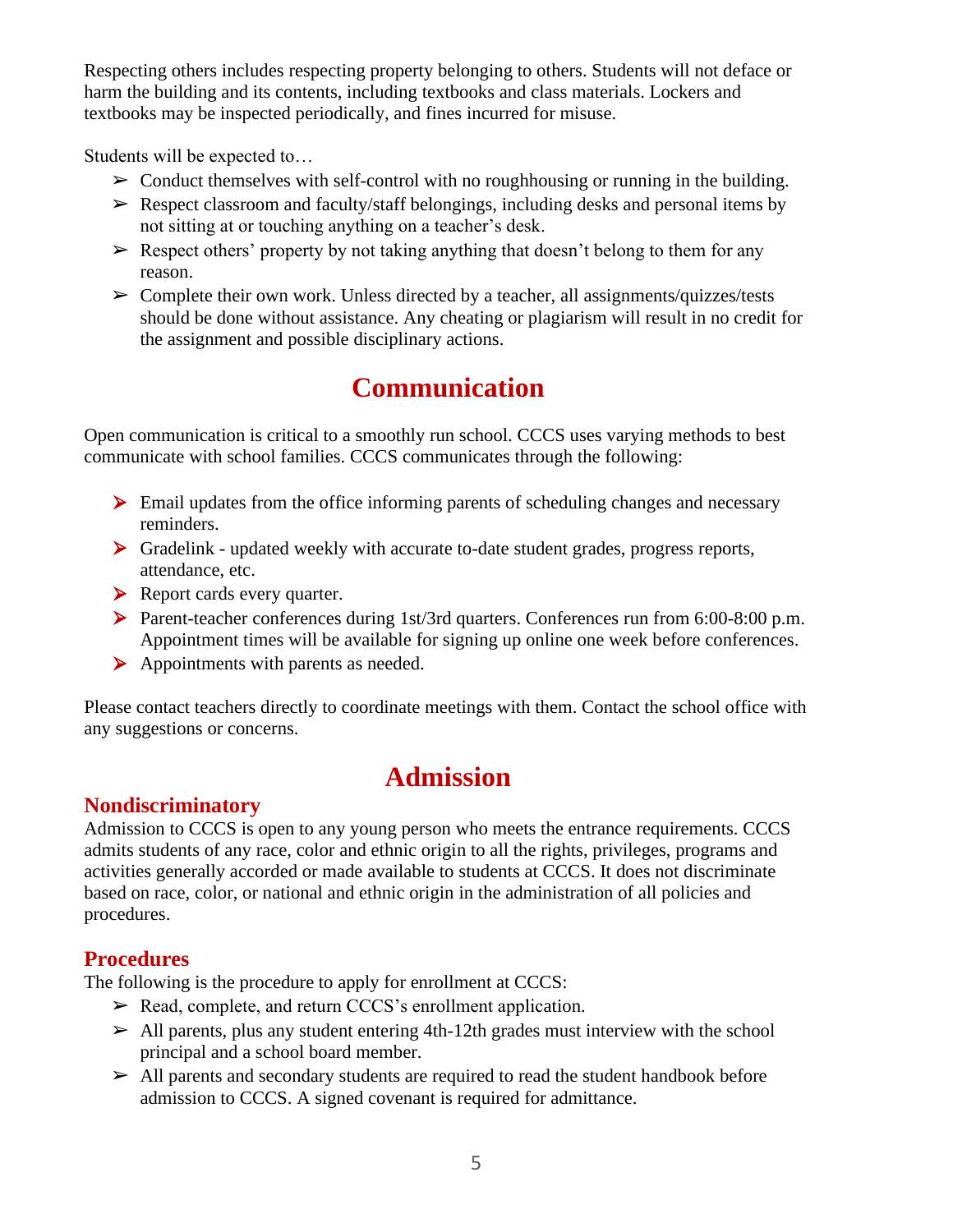The administration will determine the prospective student's eligibility for enrollment based on the application and interview.

## **Mid-Year Transfer**

Mid-year transfer students must complete the general admission steps outlined above. Prorated tuition rates are determined by the amount of time remaining in the school year. Any fees must be paid in full at the time of transfer.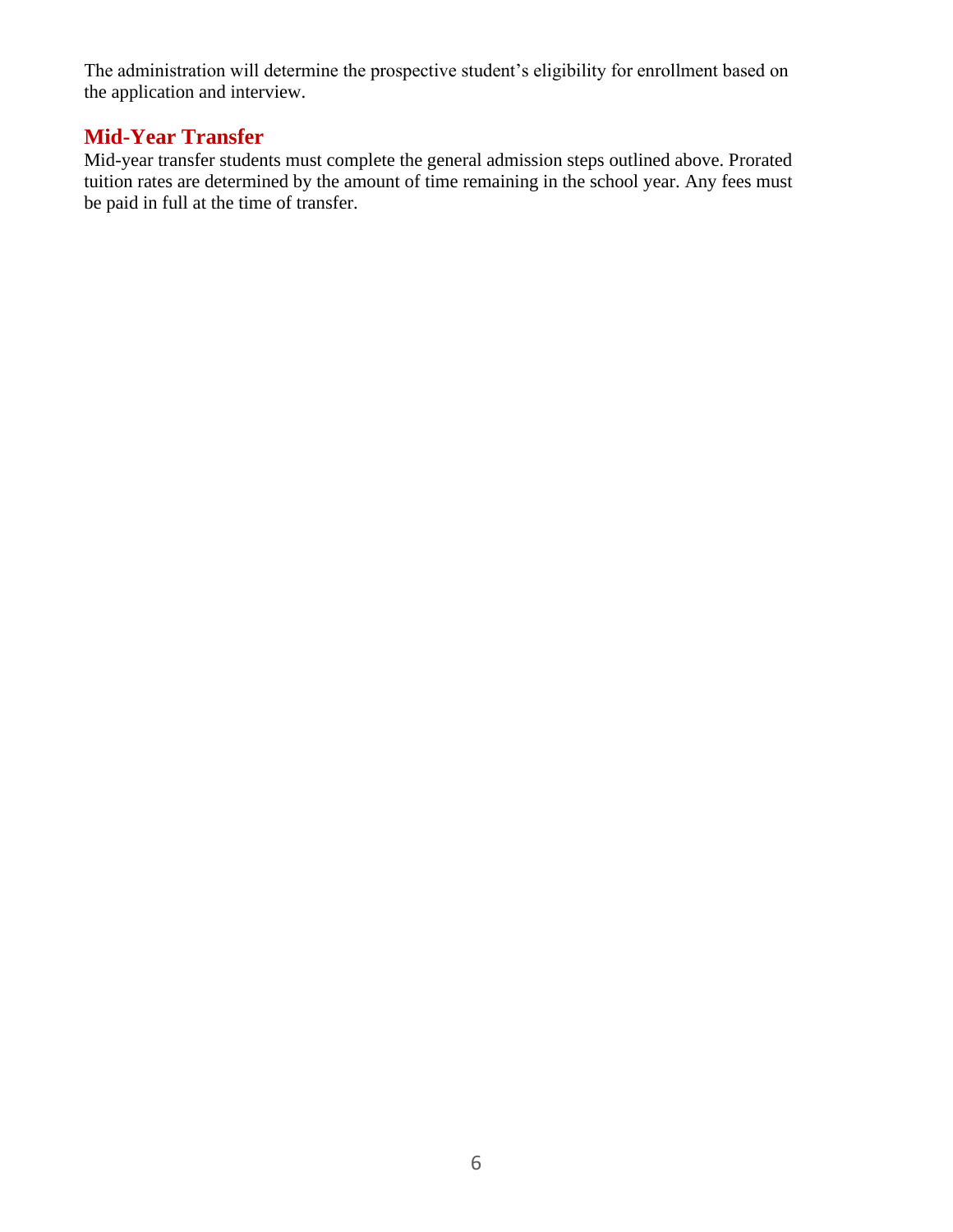## **Withdrawal and Dismissal**

Withdrawals from school must be made through the school office, not through teachers. Tuition is due and payable through the end of the month in which a student withdraws. Prepaid tuition is refunded for any remaining months of the school year. Fees are nonrefundable.

The CCCS administration may dismiss a student whenever the student has violated the policies of CCCS. These difficult decisions are the full responsibility of the administration and are not open to review. Tuition is due and payable through the end of the month in which a student is dismissed. Prepaid tuition is refunded for any remaining months of the school year. Fees are nonrefundable.

#### **Tuition**

The CCCS Board calculates the tuition and fee rates from the projected enrollment and operating costs for the school year.

CCCS offers three payment plans.

- $\triangleright$  Pre-pay full tuition in August
- $\triangleright$  Prey-pay tuition at the beginning of each semester
- $\geq 10$ -month payment plan that divides tuition into 10 equal payments from August to May-payment is due by the 1st of each month.

If a family falls behind on their payment plan, they must contact the treasurer, Mike Clawson, before the next payment is due. If an account is more than 90 days past due, arrangements must be made with the approval of the school board for students to remain in school.

If an account is not current at the end of each marking period, transcripts, diplomas and school records will not be released.

# **School Procedures**

#### **Hours**

| Office Hours       | $8:15$ a.m. $-3:45$ p.m. |
|--------------------|--------------------------|
| <b>School Days</b> | $8:30$ a.m. $-3:30$ p.m. |

Unless otherwise specified, evening school programs will begin at 7:00 p.m. Graduation is held every year at 6:00 p.m. on the Friday before Memorial Day and is a required event.

#### **School Closings**

If CCCS closes for any reason, families will be notified through the following:

- $\triangleright$  Email
- $\geq$  ABC 10 Website

#### **Attendance**

#### **Unplanned Absences**

CCCS expects regular attendance of all students. If a student is absent, please call or email the office before 9:00 a.m. Students are required to make up assignments within a reasonable amount of time. If you would like to pick up homework, please notify the office.

 $\triangleright$  Facebook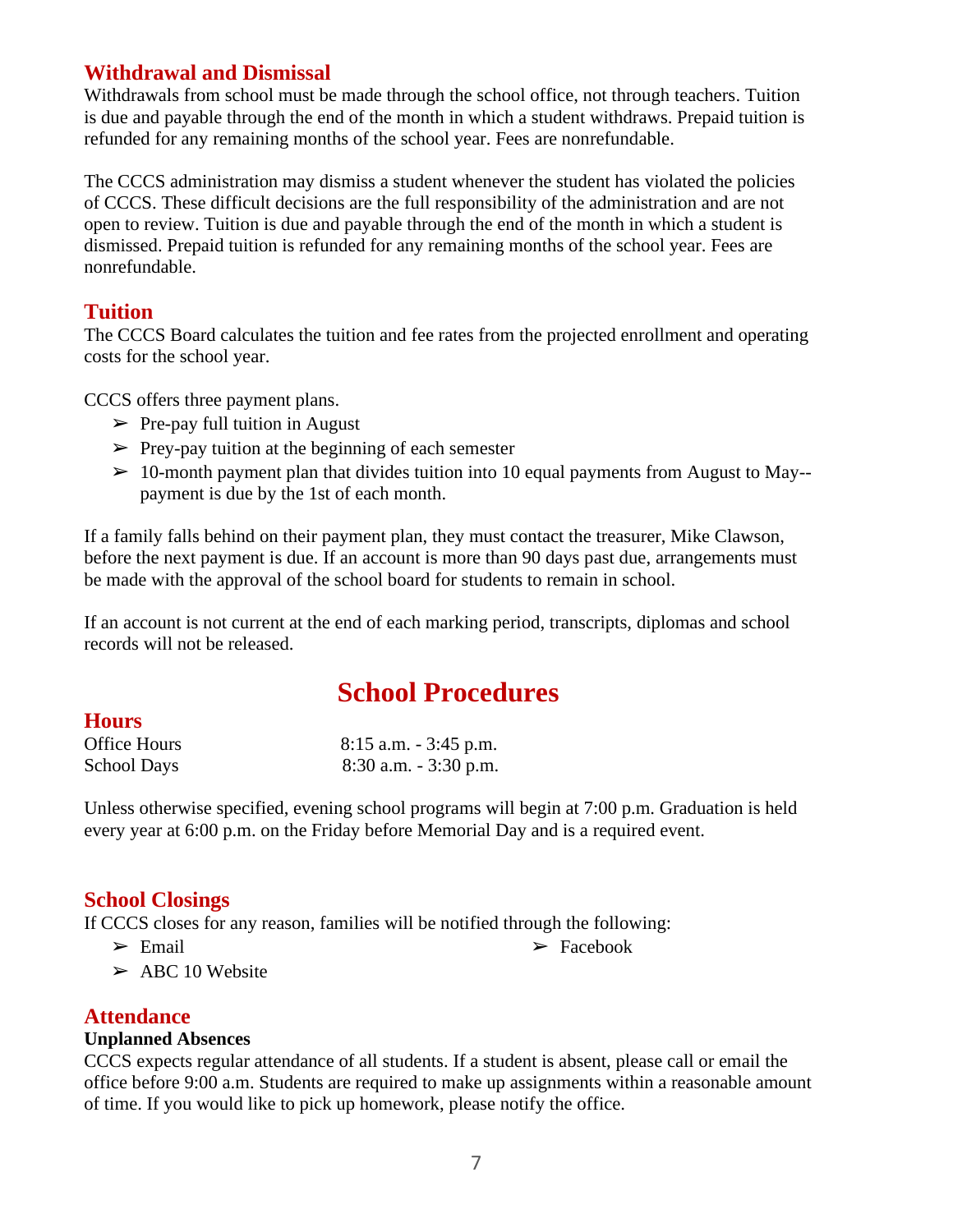If a child is absent due to illness for an extended period, the parents should make arrangements with teachers in order to complete work.

#### **Planned Absences for Secondary**

For planned absences, secondary students must…

- $\triangleright$  Make arrangements to get as much work as possible ahead of time.
- $\triangleright$  Have assignments completed as soon as possible upon returning to school.

#### **Leaving School Before Dismissal**

If a student needs to leave school early, the student's parent must contact the teacher for elementary and the office for secondary. The student's parents must sign the student out at the school office before leaving school and sign in at the office upon returning.

#### **Student Drivers**

- $\triangleright$  Any student with a valid driver's license may drive to school.
- $\triangleright$  Student drivers must obtain permission from parents and the office before transporting other students in their cars.
- $\triangleright$  Student drivers may not leave the school grounds or visit their cars during the day without permission from the school office.

## **Drop-off & Pick-up**

Most of our students are picked up and dropped off by parents. We ask that all members of the CCCS family enter the school parking lot using the first driveway by the mailbox. When the parking lot is full, we ask that parents exit the parking lot using the second driveway by the soccer field to avoid traffic jams and confusion.

- $\triangleright$  School doors are locked at 8:30 once the school day starts.
- $\geq$  School doors are unlocked at 3:15.
- $\triangleright$  Students and parents entering the school between these times need to use the school doorbell to be let into the school.

#### **Class Preparation**

Students should be prepared for class with necessary supplies, books, and assignments. Students should not need to go to their lockers for any reason during the middle of class or study hall.

#### **Lunch**

Elementary students eat lunch in their classrooms with their teacher for supervision.

Secondary students eat lunch in the kitchen with rotating teachers/office staff for supervision. Secondary students may leave the lunchroom and eat elsewhere on school grounds provided they sign out on the lunchroom sign-out sheet and they are going somewhere with adult/teacher supervision.

#### **Medication Policy**

If a student requires specific medication during school hours, the medication must be accompanied by a parent-signed Medication Form authorizing the office staff to administer the medication. Please clearly label packaging with the name of the medication, the student name, and dosage information.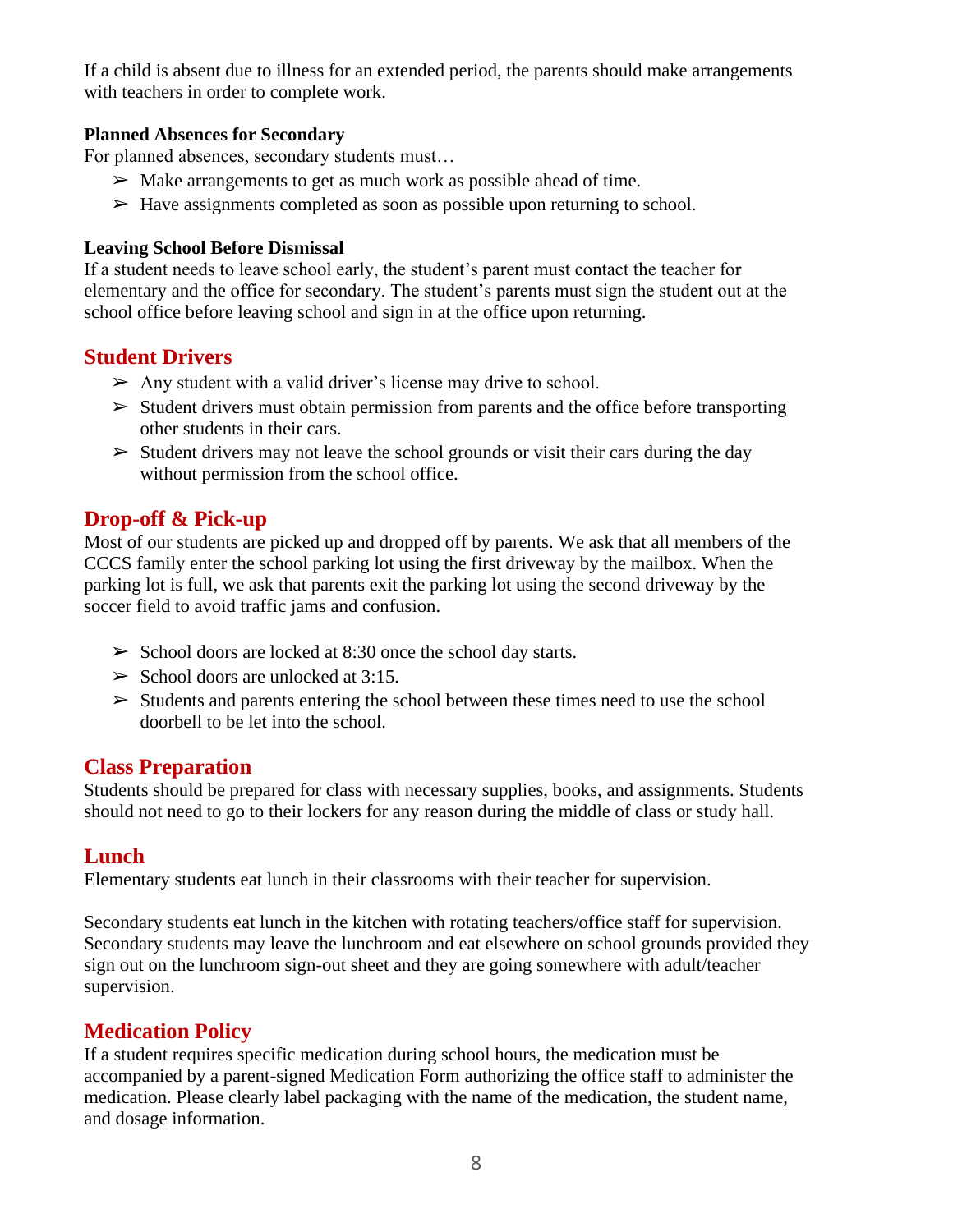Acetaminophen, ibuprofen, band-aids and other basic first-aid supplies are located in the school office and available to students with minor complaints. Parents must give approval for the office to administer medication on the Medical Emergency Form filled out at the beginning of each school year.

## **Social Media**

CCCS students are expected to conduct themselves in a manner that reflects Christ and CCCS in their online presence. Failure to comply will result in a conference with the principal and a request to remove any non-compliant material. CCCS students are to refrain from the following:

- $\triangleright$  Cyber bullying/disrespect and name calling
- $\triangleright$  Using, liking, or sharing profanity or references to violence, sex, drugs, or alcohol
- $\triangleright$  Sharing any videos taken on CCCS grounds without permission from the office

#### **Phone Calls/Cell Phones**

Students may use a school telephone for personal calls only with the permission of a teacher or school staff member. If students bring phones to school, phones must be turned off and stored in students' lockers. Students must obtain permission from the school office to use cell phones during the day. Calls must be made from the school office.

Any student not adhering to the cell phone policy will be required to turn in his/her cell phone to the office every morning.

## **Restricted Items**

CCCS restricts the following items from school or school activities because they distract from an educational setting:

- ➢ Video Games
- ➢ Playing or Collectible Cards
- ➢ iPods, MP3 Players
- ➢ Headphones
- ➢ Objectionable Reading Material  $\blacktriangleright$  Gum

CCCS restricts the following items from school or school activities because they represent a threat to either the student possessing them or to other students and staff at the school. Possession of any of these items at school or any school activities will likely result in immediate expulsion.

- $\triangleright$  Weapons, explosives, and lighters
- ➢ Alcohol, recreational marijuana, and illegal drugs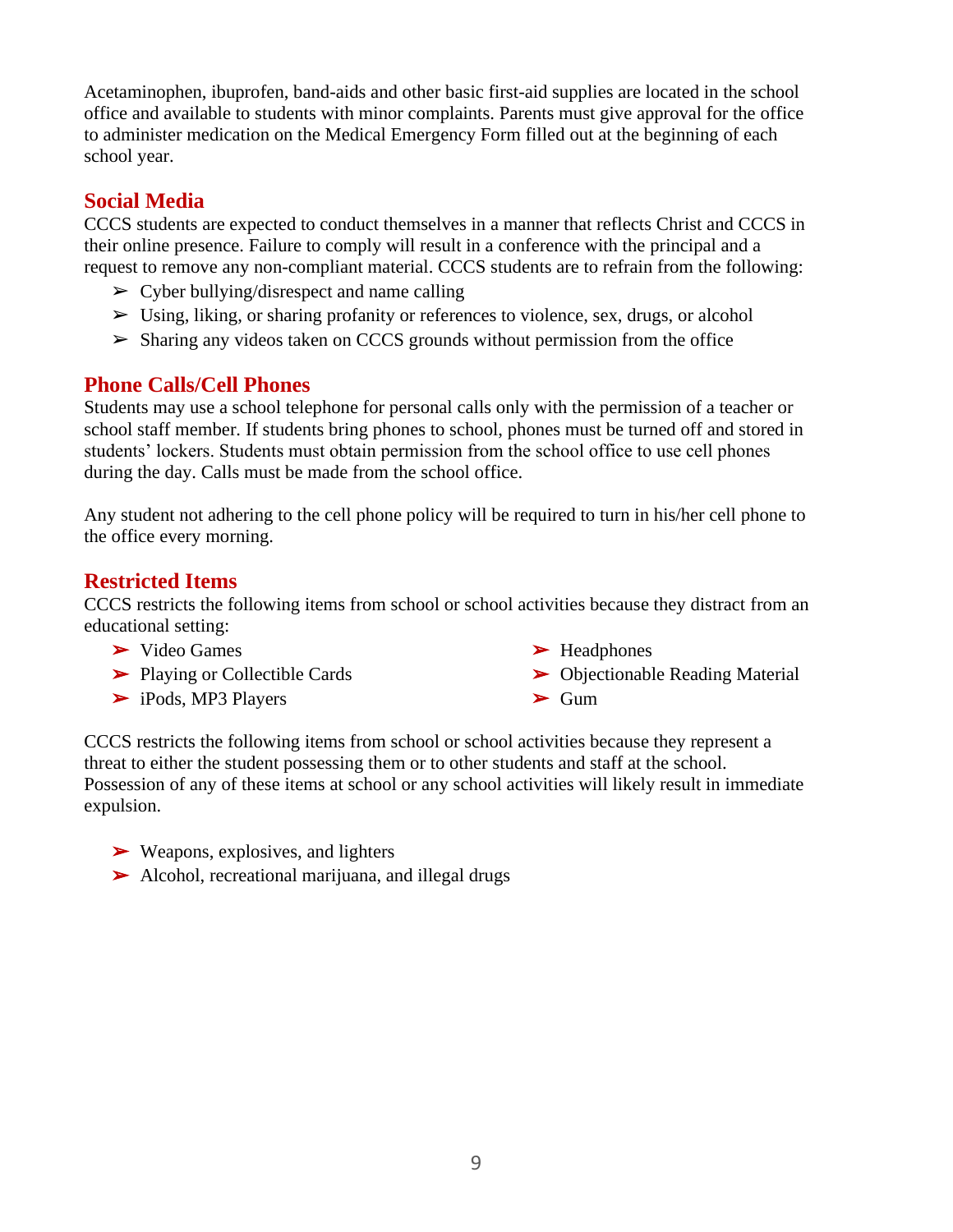# **Academic Procedures**

# **Grades**

Copper Country Christin School uses the following grading scale for all grades.

| Letter                                        | Fixed | $\sim$ $\sim$<br>Range | $\tilde{\phantom{a}}$<br>4 Point |
|-----------------------------------------------|-------|------------------------|----------------------------------|
| $\mathbf{A}$                                  | 98    | 93-100                 | 4.00                             |
| $A -$                                         | 91    | 90-92                  | 3.67                             |
| $B+$                                          | 88    | 87-89                  | 3.33                             |
|                                               | 85    | 83-86                  | 3.00                             |
| $\frac{\text{B}}{\text{B}-\text{C}+\text{C}}$ | 81    | 80-82                  | 2.67                             |
|                                               | 78    | 77-79                  | 2.33                             |
|                                               | 75    | 73-76                  | 2.00                             |
|                                               | 71    | 70-72                  | 1.67                             |
| $\overline{D+}$                               | 68    | 67-69                  | 1.33                             |
|                                               | 65    | 63-66                  | 1.00                             |
| $\frac{\overline{D}}{\overline{D}}$           | 61    | $60 - 62$              | 0.67                             |
| $\overline{\mathrm{F}}$                       | 50    | Below 60               | 0.00                             |

Up-to-date grades are posted on the student's Gradelink account throughout the semester. Access to Gradelink is given at the start of the school year or at any time in the school office.

## **Homework**

CCCS believes homework is a vital part of a student's education. Teachers use homework as a tool to give extra practice, help students explore on their own, and cement what they learn in class. CCCS expects parents to ensure their students complete their homework. Although parents may assist with homework, work should primarily be the student's. Homework is NOT a group or partner effort with other students. Individual teachers set homework policies for their classes.

# **Late Work**

The late work penalty for secondary students is: 1 day: -10% 2 days: -20% 3 days: -30% When an assignment is 2 days late, the teacher will inform the parent of the late assignment.

# **Textbooks**

CCCS does not always endorse the entire content of a textbook or reference book used in school curriculum. To meet academic standards, we use textbooks from various sources. CCCS grounds its philosophy on the bedrock doctrines and principles taught in the Bible.

The school furnishes textbooks for students' use. Lost, abused or damaged books may result in a fine to cover the cost of replacing the book.

# **Locker Use**

CCCS provides lockers for students' convenience. Students may not go into one another's lockers.

Students are to keep lockers clean and organized. Lockers are subject to inspection by administration and faculty.

# **Graduation Requirements**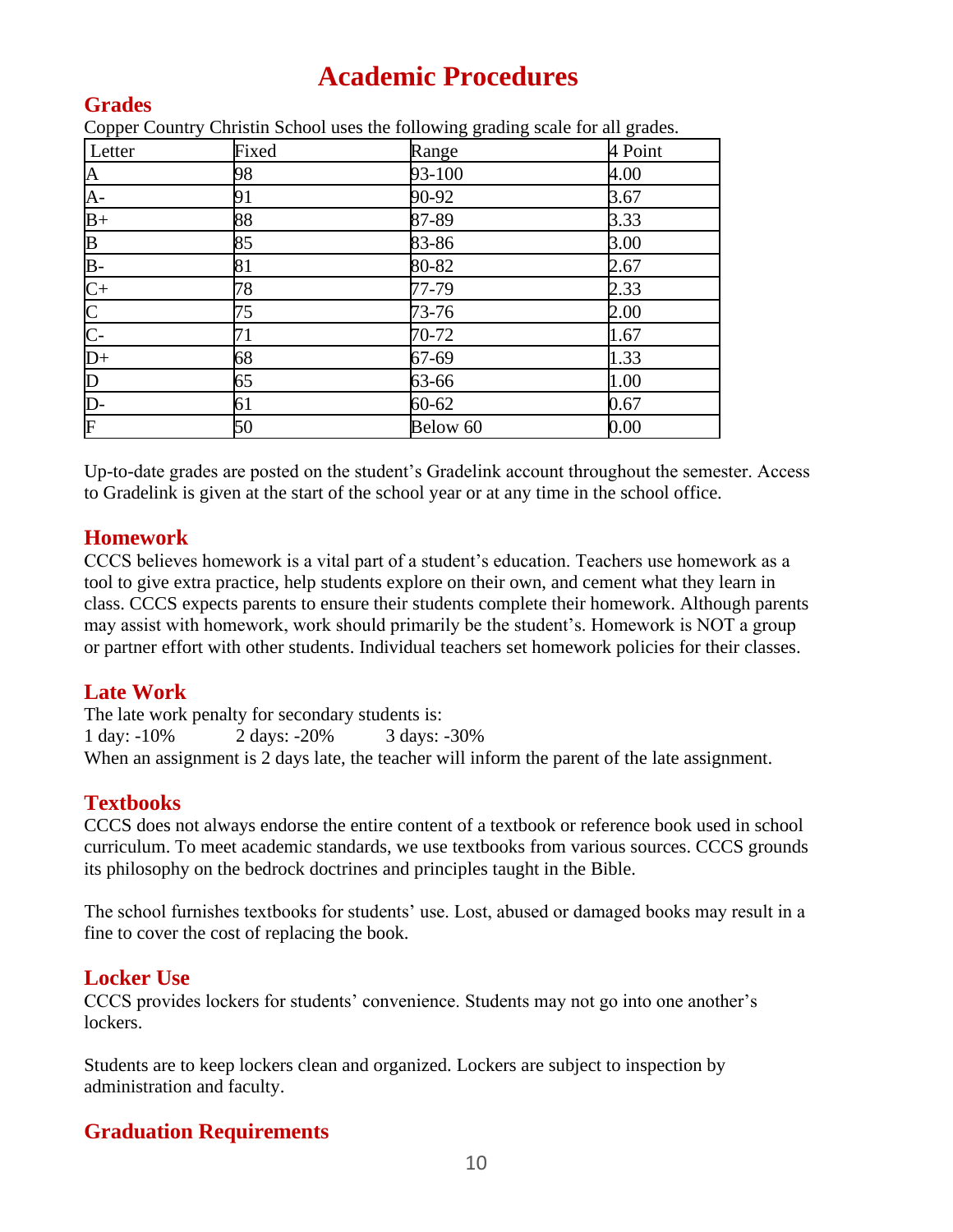Seniors who have completed graduation requirements may participate in commencement exercises.

Semester equivalents:

- $\triangleright$  ½ credit in Bible, Math, Science, English, Social Studies
- $>$  ¼ credit in all other classes that do not meet daily.

| Course                | <b>Credits</b> | <b>Semesters</b> |
|-----------------------|----------------|------------------|
| Bible                 |                |                  |
| Math                  |                |                  |
| Science               |                |                  |
| English               |                |                  |
| <b>Social Studies</b> |                |                  |
| Electives             |                |                  |
| <b>Total</b>          | 25             |                  |

# **Senior Trip**

Depending on the size of the class, seniors take a trip during the spring semester each year. Seniors will have opportunities to earn money through various class fundraising activities.

In years where a class trip occurs, seniors are expected to go on their senior trip. If a student opts out, any funds earned are forfeited. While on the trip, seniors are under all school rules of conduct. If behavior warrants, a senior may be sent home from the trip at the parents' expense and will not be allowed to participate in any remaining school activities, including commencement.

# **Dress Code**

# **Philosophy**

Copper Country Christian School maintains personal appearance standards. We strive to provide an environment focused on learning, ever pointing attention to a better opinion of God and not ourselves.

# **Standards**

#### **All Students**

- $\triangleright$  No hats, sunglasses, or cleats in the school building
- ➢ No extreme hairstyles, streaked, or unnaturally colored hair
- ➢ Business Casual" will be the minimal expectation of dress on Wednesdays.
- ➢ As spectators at school events, students should adhere to the school dress code. For athletic events, all students may wear CCCS gear or outfits compliant to the school dress code.
- ➢ Closed-toe shoes for K5-6th grade
- ➢ OSHA regulations require that shoes and socks be worn in high school science classes.

# **Pants**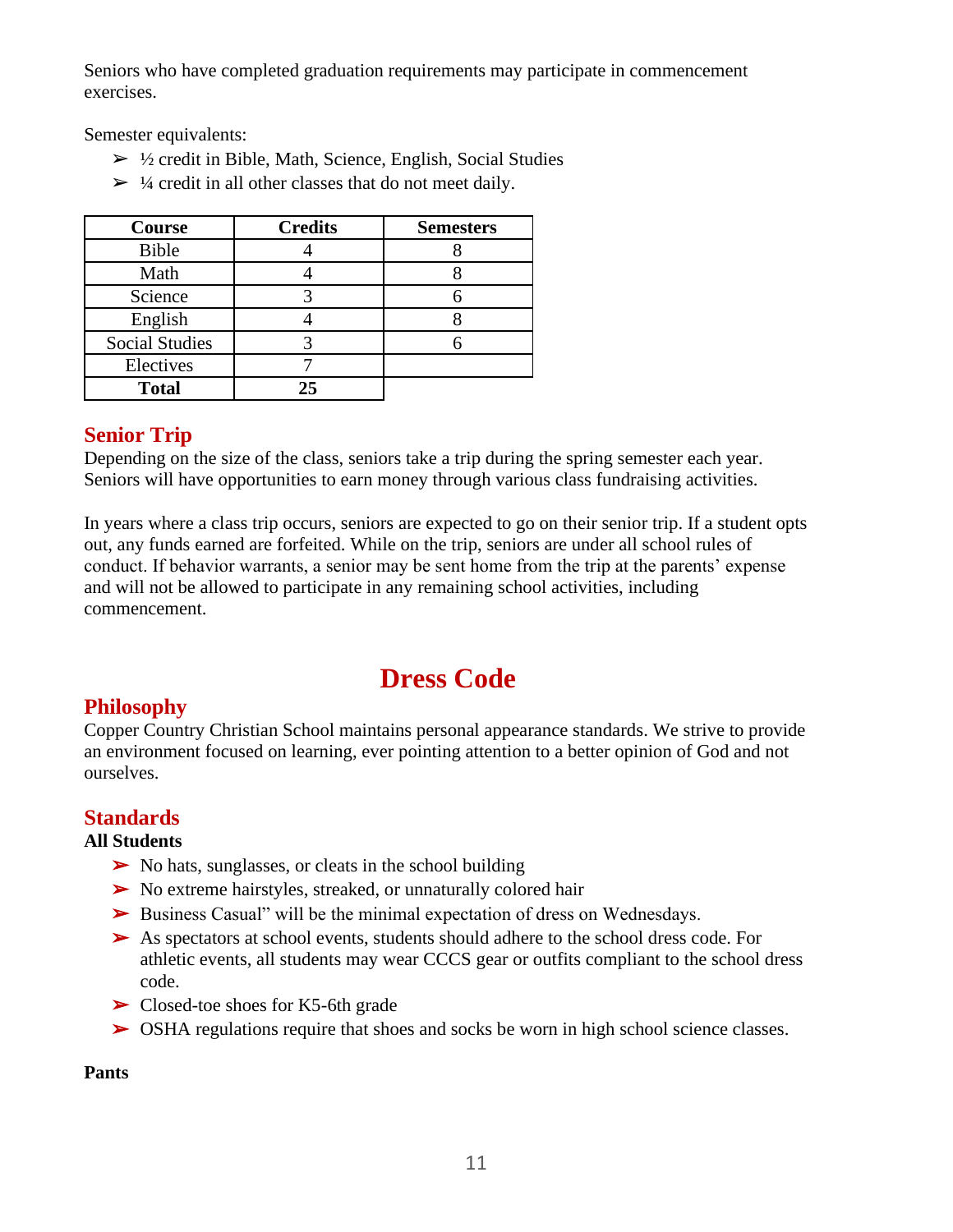- $\triangleright$  Blue jeans may be worn at any time except on Wednesdays. Students may wear jeans, sweatpants, or shorts (no shorter than two inches above the knee) for physical education classes/service projects.
- ➢ Jeans, wind pants, and khakis may be worn, provided they do not show excessive wear, fading, or patches.
- ➢ Pants may not be excessively baggy, long, short, or tight.
- ➢ Writing on pants, other than company labels, is not permitted.

#### **Shirts**

- $\triangleright$  Sporty t-shirts or sweatshirts may be worn during academic classes. Underwear shirts may be worn during P.E. only.
- $\triangleright$  Shirts are not to be unbuttoned below the top button. Shirts without buttons must not expose the chest below the area where the second button would come on a traditional shirt.
- ➢ Any writing or images on shirts must not be crude or insulting, nor should they have sexually suggestive themes.
- ➢ Shirts must have sleeves and not be too short or skin-tight. The midriff or lower back should not be visible.
- ➢ No see-through material, tank tops, or "spaghetti straps" are allowed at any time.

#### **Female Students**

- ➢ Skirt hemlines must be to the bottom of the knee.
- ➢ Shorts/leggings are encouraged under skirts for ease of modesty.
- $\blacktriangleright$  Clothing must be loose fitting.
- ➢ Piercings are limited to the ear. No extremes.

#### **Male Students**

- ➢ Hair is to be neat and trim, above the ears, off the shirt collar and above the eyebrows.
- ➢ Sideburns must be shorter than the bottom of the earlobes.
- ➢ No facial hair, piercings, or jewelry; except for watches and class rings

#### **Violations**

Students failing to abide by dress code will call home to have appropriate clothing brought to school.

Secondary dress code infractions are deemed as either minor or major depending on the seriousness of the offence. Minor infractions will result in the student receiving a needs improvement notification. Three minor infractions will result in a major infraction.

For major dress code infractions, the student will receive an unacceptable notification and will sit in the office until appropriate clothes are dropped off at school. (Behavior notifications are explained in the discipline procedures section.) Any classes missed while waiting for clothes will result in an F for missed assignments.

As already noted, we require neatness and modesty. Students should avoid obeying the "letter of the law" and breaking the "spirit of the law" by pushing the limits of the dress code. We ask that parents also support the "spirit of the law".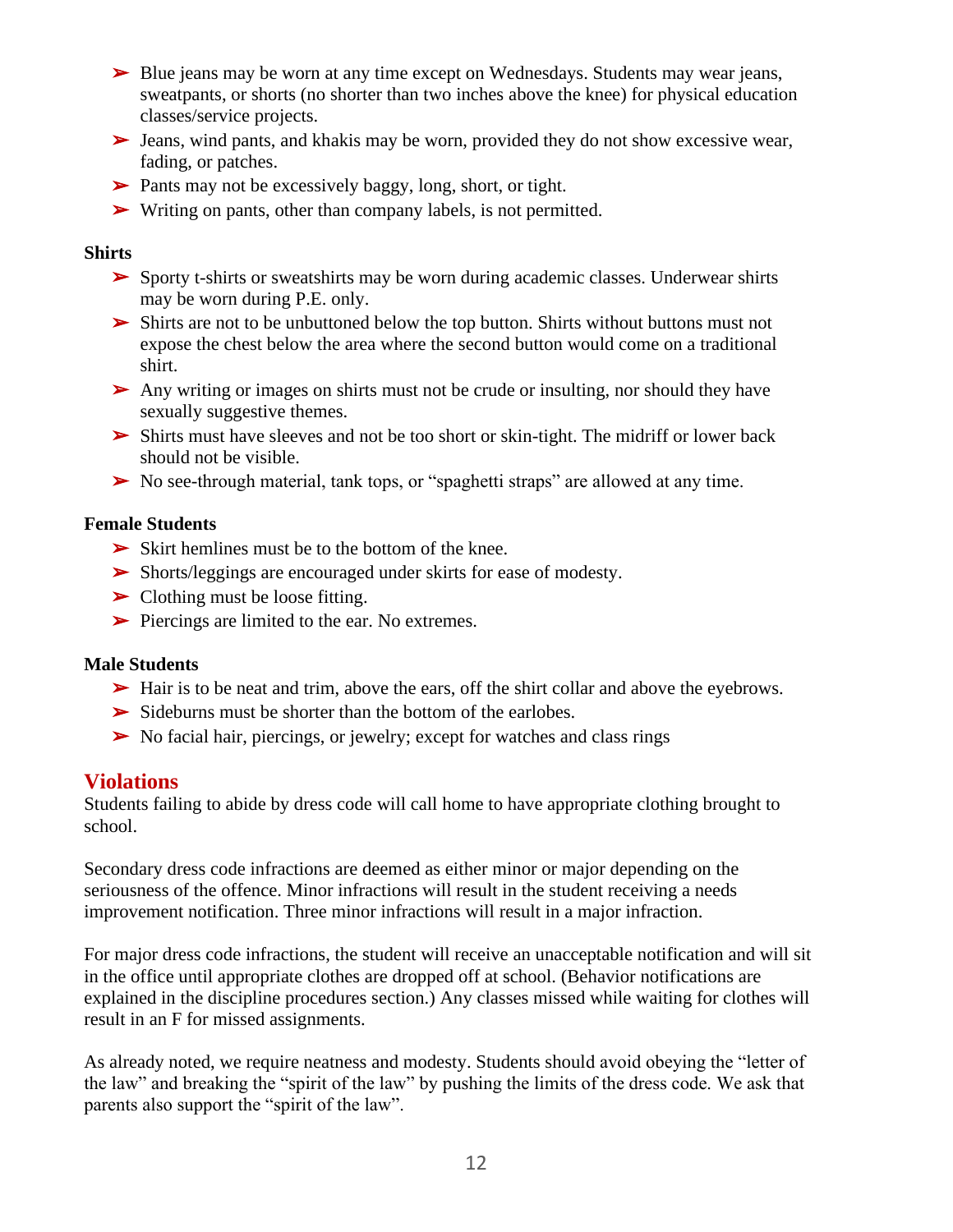# **Discipline Procedures**

#### **Overview**

Although self-discipline pervades every aspect of education at CCCS, when a student does not behave in accordance with the school's policies, specific disciplinary action may be necessary. Each time a student's behavior is either harmful to others or disruptive to the educational goals at CCCS, disciplinary action will be taken.

#### **Elementary Discipline**

Teachers determine the appropriate discipline for minor offenses in their own classrooms and use the Behavior Notification System as needed.

Disruptive or harmful play at recess will result in the student being made to walk laps around the basketball court (or in the hallway if weather is poor). This way the student can still expend energy while not being allowed to be rude or hurtful to others. For extreme actions, the office may also use the Behavior Notification System to inform parents of events that occured.

#### **Secondary Discipline**

Teachers will determine appropriate disciplinary measures for minor offenses within their own classrooms and use the Behavior Notification System as needed.

## **Behavior Notification System**

CCCS uses a Behavior Notification System to help keep track of both major and minor infractions. A teacher or staff member fills out a "need's improvement" or an "unacceptable behavior" report in Gradelink, and gradelink automatically sends an email notification to parents.

The escalation of minor infractions is as follows:

- ➢ First infraction, a "needs improvement" notification is sent to parents.
- ➢ Second infraction, a "needs improvement" notification is sent to parents.
- ➢ Third infraction, an "unacceptable behavior" notification will be sent to parents. Upon receiving an "unacceptable behavior" notification, parents will need to contact the school office to determine further action.
- ➢ For secondary students, a fourth infraction will result in a detention or other disciplinary action at the discretion of the faculty and administration.

Some minor offenses may automatically result in loss of privileges (including athletic privileges) and other disciplinary action at the discretion of the faculty and administration.

#### **Disciplinary Actions**

If a student commits a major offense, the administration will decide what disciplinary action to take. The school may take the actions listed below whenever a student's behavior warrants. The administration will notify parents of these actions as soon as they are taken, and a Discipline Report will be filled out in Gradelink. This Discipline Report will remain part of the student's permanent record and will also be included in a records transfer should a student change schools.

#### **Detention**

- $\triangleright$  Detentions are held as needed from 7:45-8:15 a.m. and 3:30 p.m. -4:00 p.m.
- $\triangleright$  Students and parents will be notified a minimum of one day before the scheduled detention.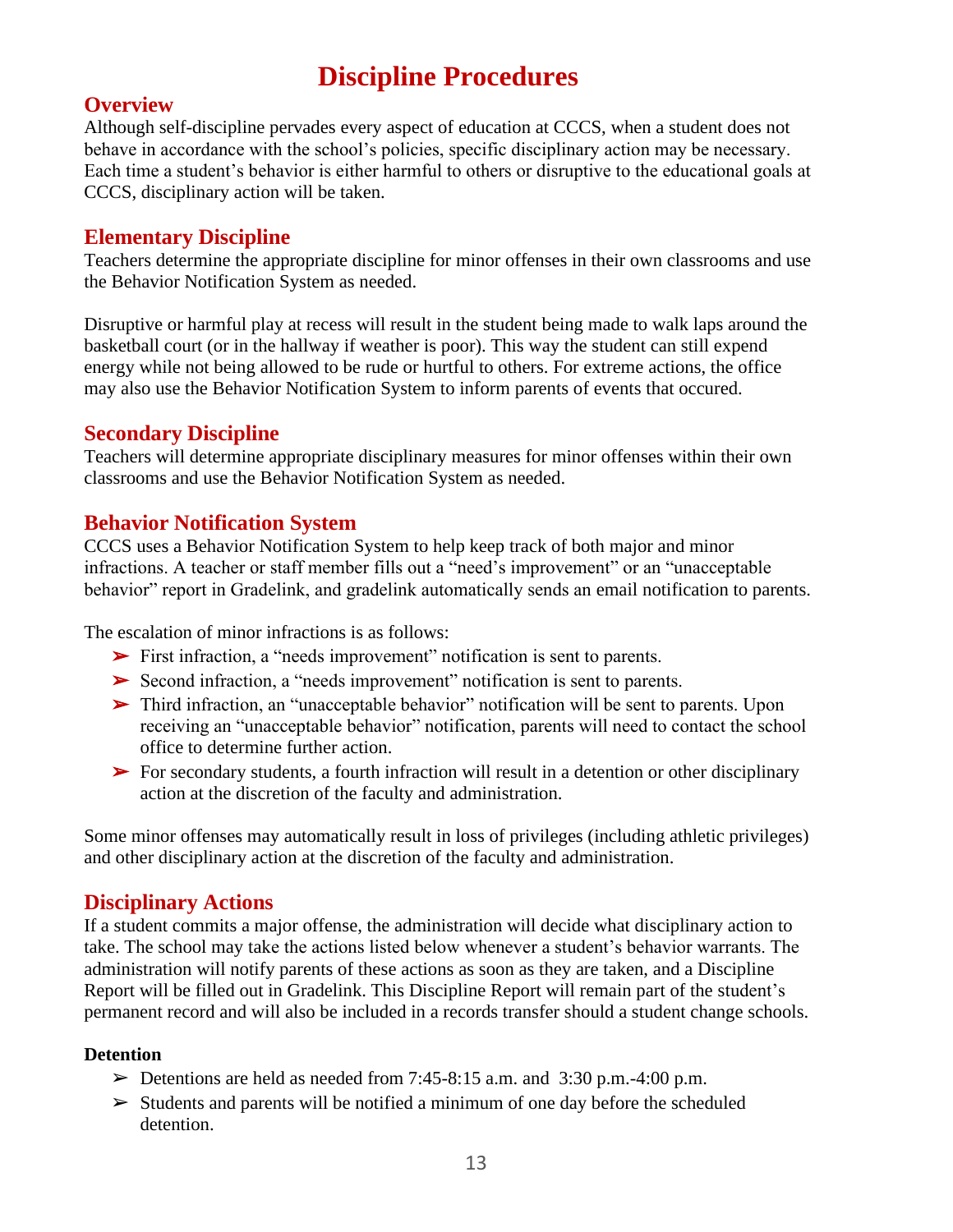- $\triangleright$  If a student misses a required detention, he must serve a make-up detention, plus one additional detention, both counting toward the student's semester detention total.
- $\triangleright$  While serving a detention, students must remain quiet and follow the instructions of the detention teacher.
- $\triangleright$  If a student violates the detention rules, an additional detention is required counting toward the students' semester detention total.
- $\triangleright$  If a student needs to miss a detention, parents must contact the office for approval.

#### **In-House Suspension**

At the discretion of the school, we will place a student on in-house suspension if other measures fail.

While serving an in-house suspension, the student must come to school but will not be allowed to go to class or participate in his normal activities. He will remain apart from his peers and work on school projects and assignments.

#### **Disciplinary Probation**

CCCS may place a student on disciplinary probation if the student repeatedly or flagrantly ignores, disobeys, or flouts school regulations or teacher instructions, or when the student's attitude is out of harmony with the spirit of the school.

Students placed on disciplinary probation will be subject to more severe disciplinary action for any offense. For example, an offense that may normally result in a suspension may, for a student on disciplinary probation, result in expulsion. A student on disciplinary probation may not participate in athletics, and in some cases, other extracurricular activities. Once a student is placed on disciplinary probation, his status will be reviewed each semester. If the student's behavior has been satisfactory, he may be removed from probation. If a student fails to respond satisfactorily to this action, suspension or expulsion may follow.

At the end of the school year, students on disciplinary probation will have their status automatically reviewed to determine whether the student will be allowed to re-enroll for the following year.

#### **Expulsion**

We may expel a student from CCCS when his actions or attitudes are disruptive to the school atmosphere or are in disobedience to school regulations. Expulsion is mandatory for certain offenses, but in most instances, it is made necessary by the repeated violation of school policies.

Any student that is expelled may not return to CCCS as a student for one entire semester.

# **Extra Curricular Activities**

Students who participate in any extracurricular activity will always behave with wisdom. They will...

- $\triangleright$  Respect all the school's standards.
- $\triangleright$  Use appropriate language.
- $\triangleright$  Respect teachers, coaches, officials and their opponents.
- $\triangleright$  Forfeit activity privileges if their behavior is unseemly.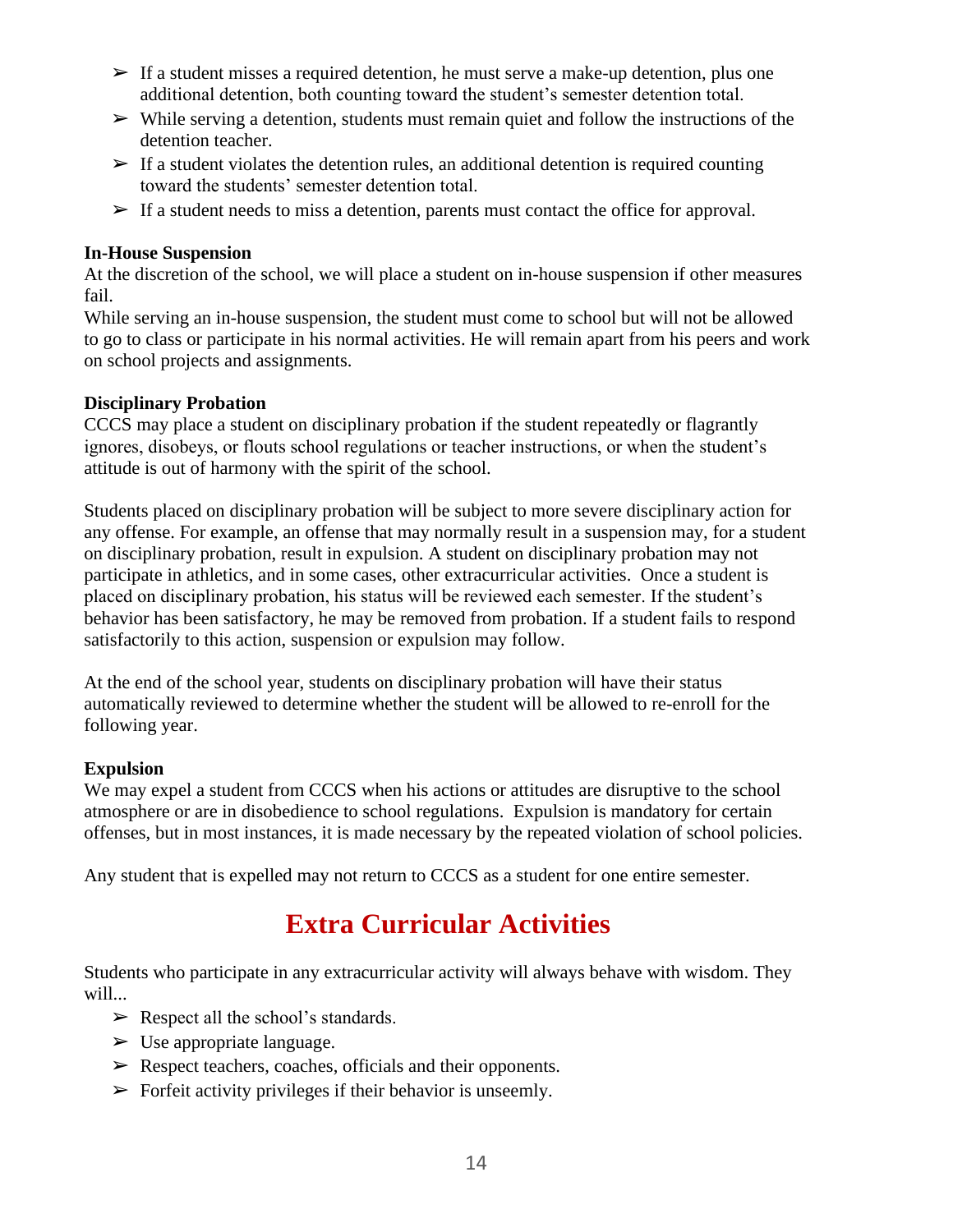Participation in athletics is a privilege not a right. Any student may be withheld from a team by the coach or administration for displaying an improper attitude or using inappropriate language. If a student is scheduled for a detention that falls on the day of a game, he must serve the detention.

A student who receives two Ds or one F will not be eligible to participate in the athletic program. These are the minimum academic requirements for athletic participation. Eligibility is checked 4.5 weeks into each quarter and every week thereafter. During ineligibility, a student may not practice or participate in any way with the team.